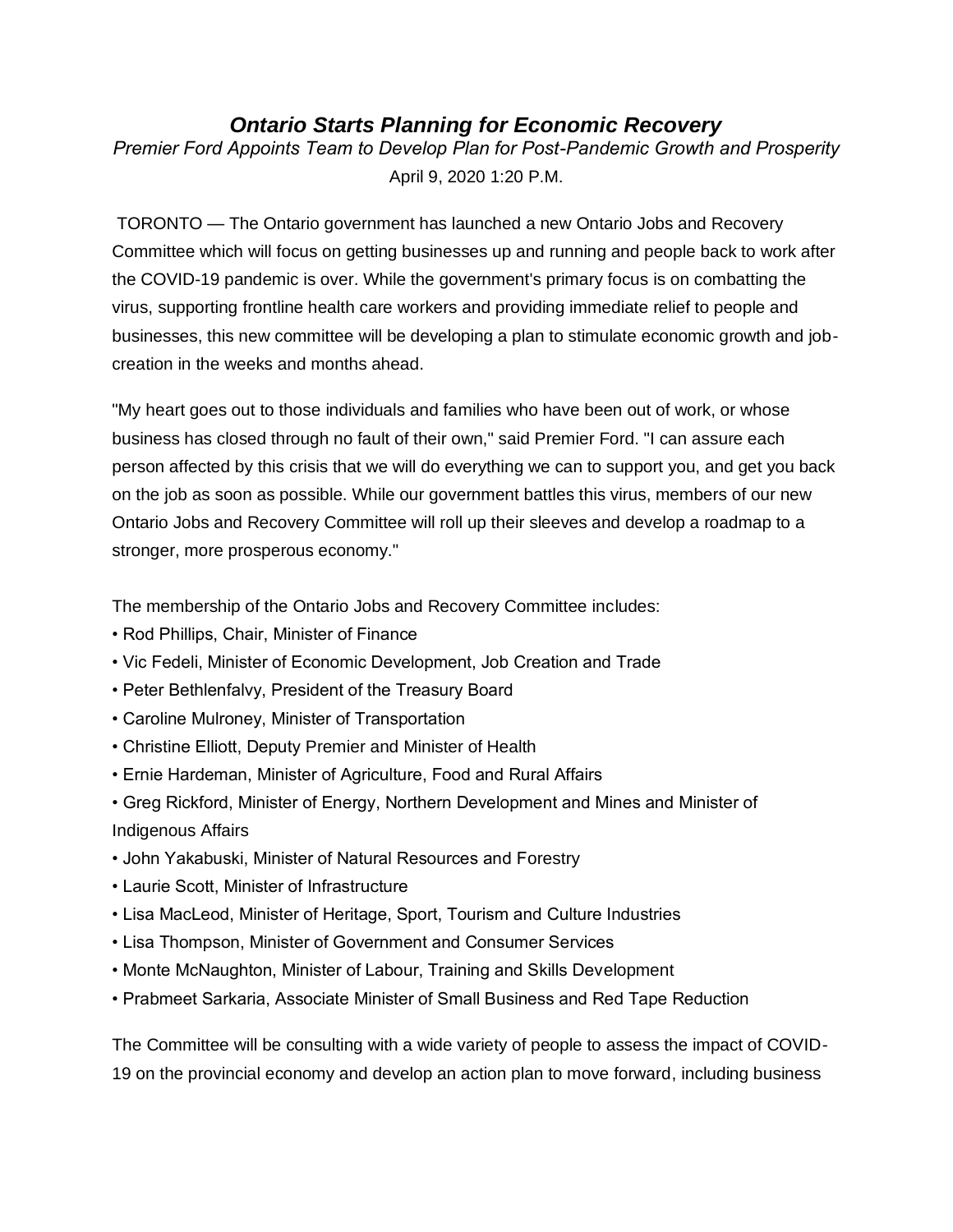associations, chambers of commerce, municipal leaders, corporate leaders, small business owners, and entrepreneurs.

"While we focus our energy and resources on defeating COVID-19, today's job numbers highlight why we also need to plan for an economic recovery," said Rod Phillips, Minister of Finance. "At Premier Ford's request, I have convened the Ontario Jobs and Recovery Committee. And our first order of business is to prepare for the next phase of *Ontario's Action Plan*, which will be ready to launch as soon as COVID-19 is contained. This team will get our economy moving again ― with a focus on job creation, opportunities for growth, and protecting our province from future threats."

Today, Statistics Canada released its monthly job numbers, which showed a 402,800 decrease in employment in Ontario. To support the provincial effort to deal with this crisis, the government launched *Ontario's Action Plan: Responding to COVID-19*. This is a \$17 billion package with funding targeted to help families and a variety of sectors across the province.

In addition to \$3.3 billion in more health care resources, the plan includes \$3.7 billion to support people and jobs, and relief of \$6 billion by temporarily deferring taxes for 100,000 Ontario businesses, \$1.9 billion to allow employers to defer Workplace Safety and Insurance Board payments, and \$1.8 billion to defer municipal education property tax payments.

The government is also providing \$52 million from the package to better support individuals and families in financial crisis through social assistance. This funding will support those who are not able to access federal assistance to cover needs such as food costs, rent, medicine and other essential services during this time. Individuals can easily [apply online](https://www.ontario.ca/page/apply-emergency-assistance) for assistance.

To support small businesses, the Ontario government has also worked with the federal government to develop the Small and Medium-sized Enterprise Loan that will enable up to \$40 billion in lending, supported through Export Development Canada and the Business Development Bank. This new program will help businesses meet cash flow requirements through guaranteed loans.

"Our government is pulling out all the stops to support our job creators and workers today, during this very difficult time," said Vic Fedeli, Minister of Economic Development, Job Creation and Trade. "But it is incumbent upon us to look ahead and map out a plan that considers life after COVID-19, a plan that will guide us into a future filled with hope, new employment opportunities and steady economic growth."